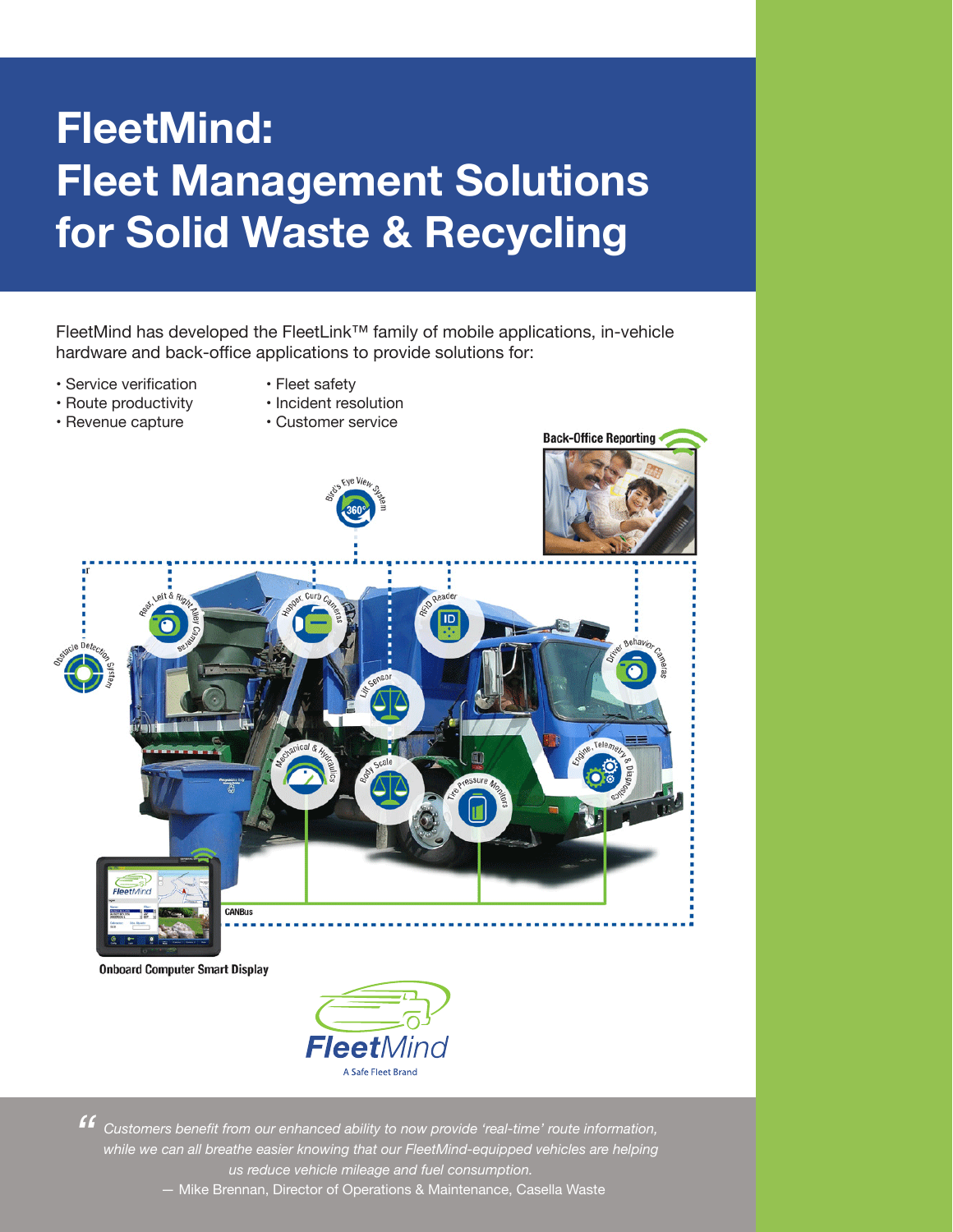# **Our Products** Proclucts

### **FleetLink Route System**

### **FleetLink Reports**

#### **FleetLink Safety Dashboard**

# **FleetLink Vision/Vision+**

# **FleetLink Mobile DVR**

When used in conjunction with the FleetLink Vision+ computer, or the FleetLink Mobile Lite ruggedized tablet, WasteApp provides solid waste haulers with an automated solution for service provision, documentation, and, ultimately, billing. WasteApp supports residential, commercial, and roll-off workflows.



FleetLink Map delivers real-time and historical views into your fleet, driver, and collection services activity. You gain an intuitive back-office view into what's going on for each route, truck and driver.

FleetLink Route System provides management tools for collection services activity, billing, and customer services issues. You benefit from efficient route scheduling and dispatching, and real-time service quality monitoring.

FleetLink Reports provides operations and performance statistics by tracking your company's most important key productivity indicators. You gain complete visibility into all information at a company level, down to the driver level.

**FF** FleetMind has enabled us to reduce our costs and upgrade our accuracy and productivity.<br>— Jack Fiori, Vice President, Cal-Waste — Jack Fiori, Vice President, Cal-Waste

# **Our Products** Products

# **WasteApp™ FleetLink Web**

FleetLink Safety Dashboard™ provides live video feeds, archived videos, and picture views into your fleet, driver, and collection activity. It offers an intuitive back-office view into what's going on for each route, truck and driver.

FleetLink Vision and Vision+ are on-board computing (OBC) solutions designed for tough environments and more discerning requirements. With FleetLink Vision and FleetLink Vision+, solid waste collection organizations have 360-degree visibility of their fleets and the progress of their operations in real-time.

FleetLink Mobile DVR is the full-featured digital video recording (DVR) and camera solution that enables solid waste vehicles to capture video inside and around the vehicle. It's the perfect solution for solid waste haulers that don't need service verification (as with FleetLink Vision+), but still want to capture important events in and around the vehicle, as well provide enhanced safety during vehicle operation.



*Deploying the FleetMind system was like going from a rotary phone to an iPhone overnight.... "FleetLink Route System allowed us to eliminate one route per day within two months!*  — Kate Davenport, Co-President, Eureka Recycling



Edit Rout





Date 2010016 . May Report